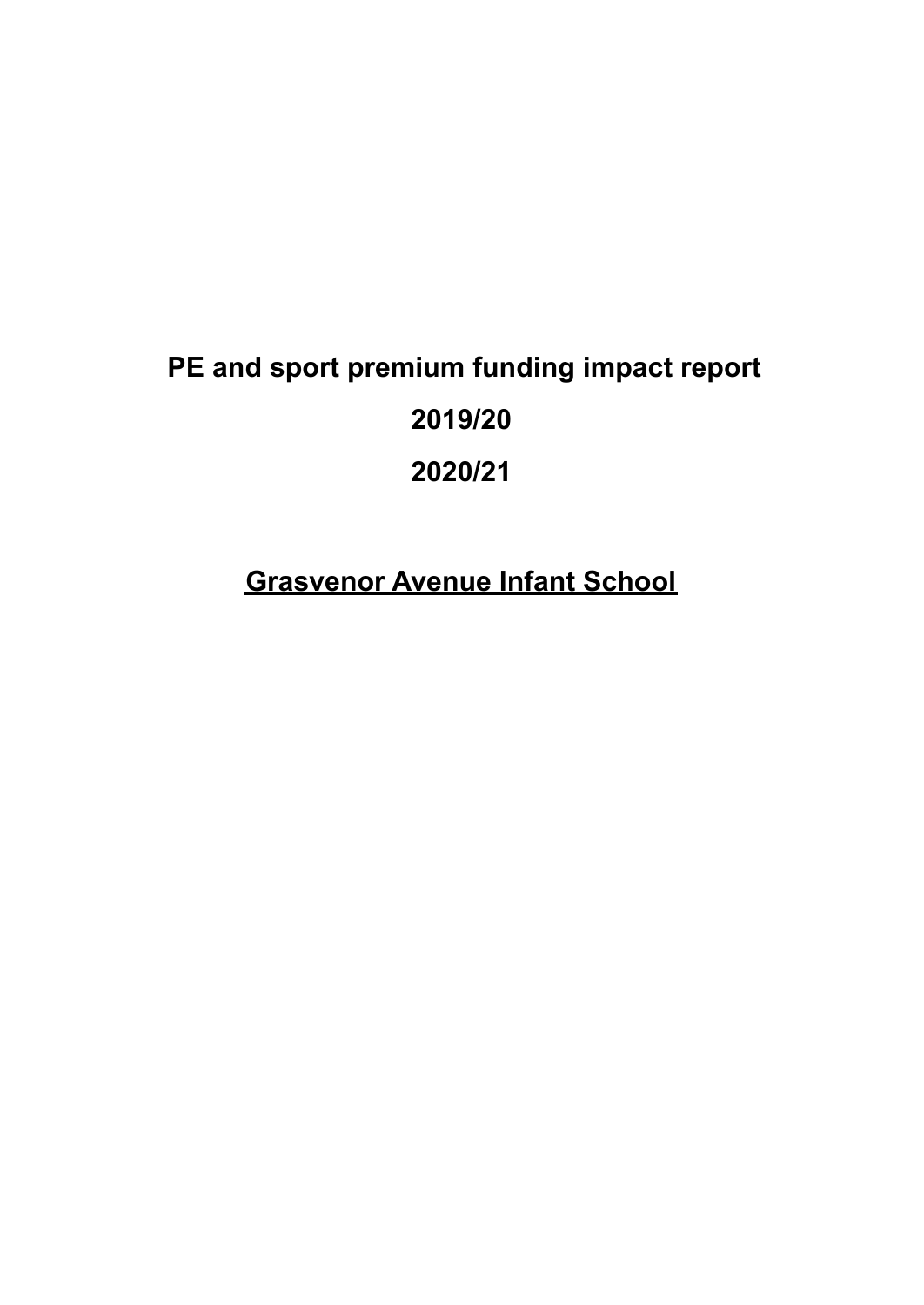## **PE and sport premium funding impact report**

### **Spending impact report for 2019/20 and 2020/2021\***

\*Due to Covid-19 and resulting school closures this report covers funding received during this two year period.

| <b>Funding received</b>                                                                                                                                                                                                                                                                                                                                                              |                                                                       |  |  |
|--------------------------------------------------------------------------------------------------------------------------------------------------------------------------------------------------------------------------------------------------------------------------------------------------------------------------------------------------------------------------------------|-----------------------------------------------------------------------|--|--|
| Number of eligible pupils: 59                                                                                                                                                                                                                                                                                                                                                        | Total amount received: £33180 (£16590 for 19/20 and £16590 for 20/21) |  |  |
| Funding rate: The funding rate for 2019/20 is as follows: for schools with 17 or more pupils, £16,000 plus £10 per pupils.                                                                                                                                                                                                                                                           |                                                                       |  |  |
| <b>Objectives</b>                                                                                                                                                                                                                                                                                                                                                                    |                                                                       |  |  |
| Engaging all pupils in regular physical activity<br>Raising the profile of PE and sport across the school as a tool for whole-school improvement<br>2.<br>Increasing staff members' confidence, knowledge and skills in teaching PE and sport<br>3.<br>Offering pupils a broader range of sports and activities<br>4.<br>Increasing pupils' participation in competitive sport<br>5. |                                                                       |  |  |

| Objective one: Engaging all pupils in regular physical activity |                                                                                                                                                                                                                    |                            |                                                                                                                                                                                                                                                                               | Percentage of total spending                                                                                                                                                                                                                                                      |
|-----------------------------------------------------------------|--------------------------------------------------------------------------------------------------------------------------------------------------------------------------------------------------------------------|----------------------------|-------------------------------------------------------------------------------------------------------------------------------------------------------------------------------------------------------------------------------------------------------------------------------|-----------------------------------------------------------------------------------------------------------------------------------------------------------------------------------------------------------------------------------------------------------------------------------|
|                                                                 |                                                                                                                                                                                                                    |                            |                                                                                                                                                                                                                                                                               | 83% (£27, 438)                                                                                                                                                                                                                                                                    |
| Intent and Implementation (identified Actions)<br>Funding spent |                                                                                                                                                                                                                    | <b>Impact and Evidence</b> | Sustainability and suggested next<br>steps                                                                                                                                                                                                                                    |                                                                                                                                                                                                                                                                                   |
|                                                                 | Additional MTS lunch staff (x1)<br>Extra staffing enables staff to support physical<br>exercise at lunchtimes. Without adequate staffing<br>pupils cannot safely access the climbing frame and<br>bikes/ scooters. | £7800                      | Pupils have been able to access all areas during<br>playtimes. Having the extra staff has ensured we could<br>still use bikes and climbing frames during covid as there<br>was staff capacity to clean the equipment during each<br>group and run separate bubbles as needed. | Consider alternate staffing structures<br>to ensure high quality play provision in<br>future years- Change MTS role to 'Play<br>leader role' and ensure at least 1<br>person with this title has training. This<br>cost would be ongoing if same model<br>chosen in future years. |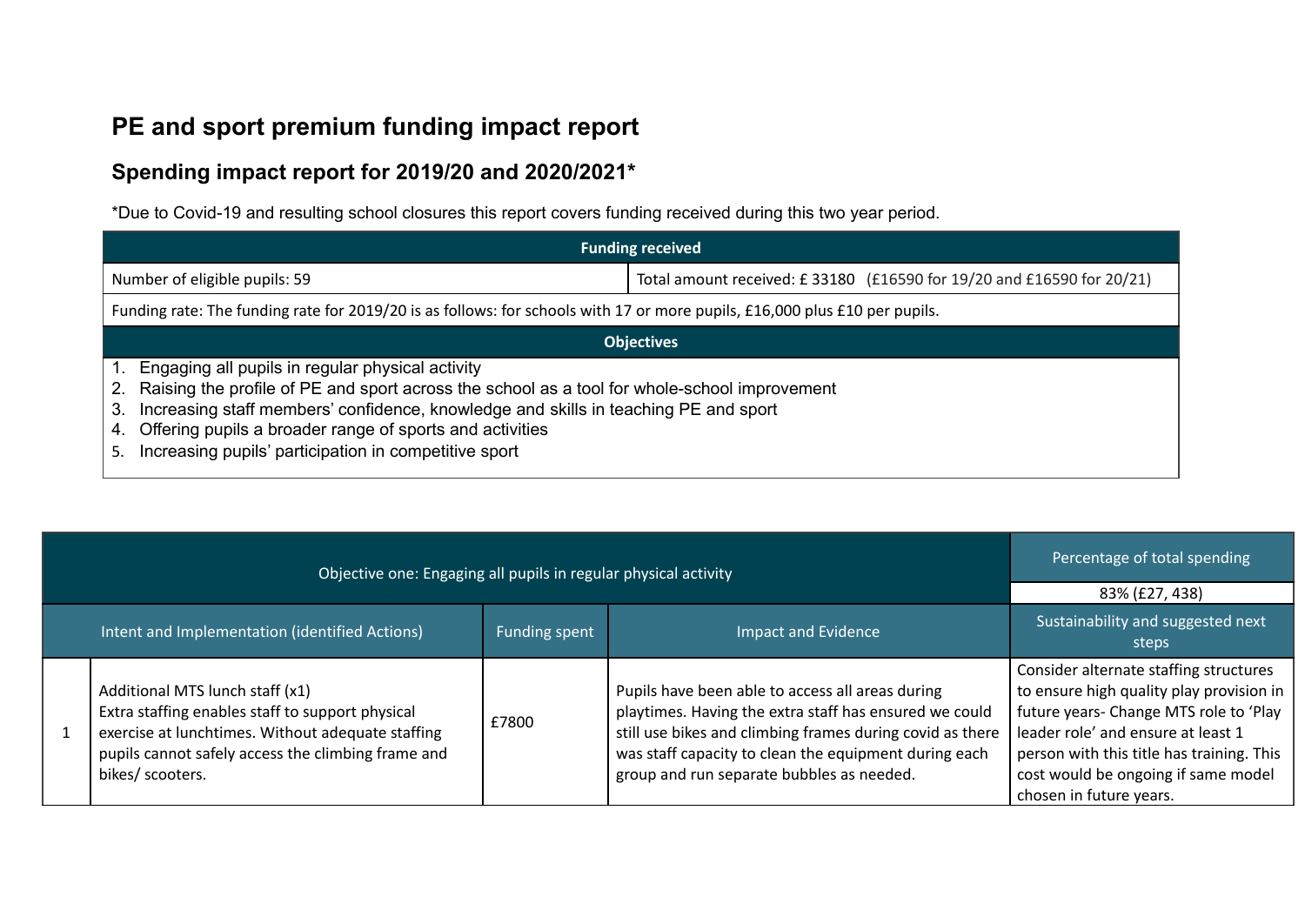| 2              | Maintenance of scooters and bikes:<br>As an when, allowance for spare parts and painting to<br>ensure we have enough bikes for children to use and<br>they are in a safe condition.                                                                                    | £ 100          | Caretaker is able to repair and reaction items on many<br>occasions thus keeping the cost lower.                                                                                                                                                                                                                                                                                                                                                                                                                                                                                                                     | Replace older / repaired scooters and<br>bike.<br>Purchase larger sized 2 wheelers and<br>another 2 or 3 2-seaters. Consider<br>other versions, such as carts or<br>wobble go-carts.                                                                      |
|----------------|------------------------------------------------------------------------------------------------------------------------------------------------------------------------------------------------------------------------------------------------------------------------|----------------|----------------------------------------------------------------------------------------------------------------------------------------------------------------------------------------------------------------------------------------------------------------------------------------------------------------------------------------------------------------------------------------------------------------------------------------------------------------------------------------------------------------------------------------------------------------------------------------------------------------------|-----------------------------------------------------------------------------------------------------------------------------------------------------------------------------------------------------------------------------------------------------------|
| 3              | Large climbing equipment (inside and out): Some<br>areas of the climbing frame have been recently<br>condemned. Children unable to use the balance ropes<br>or monkey bars effectively. This is usually one of the<br>physical activities children engage in the most. | £850           | This funding will allow this to be re-opened for summer<br>21 or Autumn 21/22 depending on the availability of<br>work during covid. Unable to be completed                                                                                                                                                                                                                                                                                                                                                                                                                                                          | Safety flooring will need replacing in<br>the next couple of years. Ongoing<br>costs maintenance should be expected<br>every few years.                                                                                                                   |
| $\overline{a}$ | Outside play resources for playtime and lunch time:<br>Lack of resources was identified due to wear and tear<br>and improper storage.                                                                                                                                  | £525 allocated | Pupils will be more engaged and therefore active now<br>we have a range of physical activity materials available.<br>New storage solution found to ensure resources can be<br>properly stored.                                                                                                                                                                                                                                                                                                                                                                                                                       | Ensure proper storage and<br>maintenance to avoid unnecessary<br>replacement and thus minimising<br>future costs, although some wear and<br>tear should be expected. Ensure<br>children are following the golden rules<br>to 'look after property'        |
| 5              | Additional support staff member to support PE<br>lessons, regular activity and outside play in EYFS.                                                                                                                                                                   | £18163         | EYFS pupils are able to use the outside areas freely for<br>approximately half the day and are able to make good<br>use of the physical equipment by having 2 staff<br>members available. In addition, physical activities<br>inside, such as finger gym, can be supported during the<br>inside sessions also.<br>Activities such as using the main playground/ park can<br>happen safely with the younger children.<br>PE is also better supported and time for actual physical<br>exercise is maximised. Staff member can support other<br>classes also during PE slots to ensure their time is also<br>maximised. | This is a large proportion of the fund<br>and how the majority of funds have<br>been allocated in previous years<br>(primarily on staffing). This may not be<br>the best solution moving forwards as<br>other aspects of PE also need to be<br>addressed. |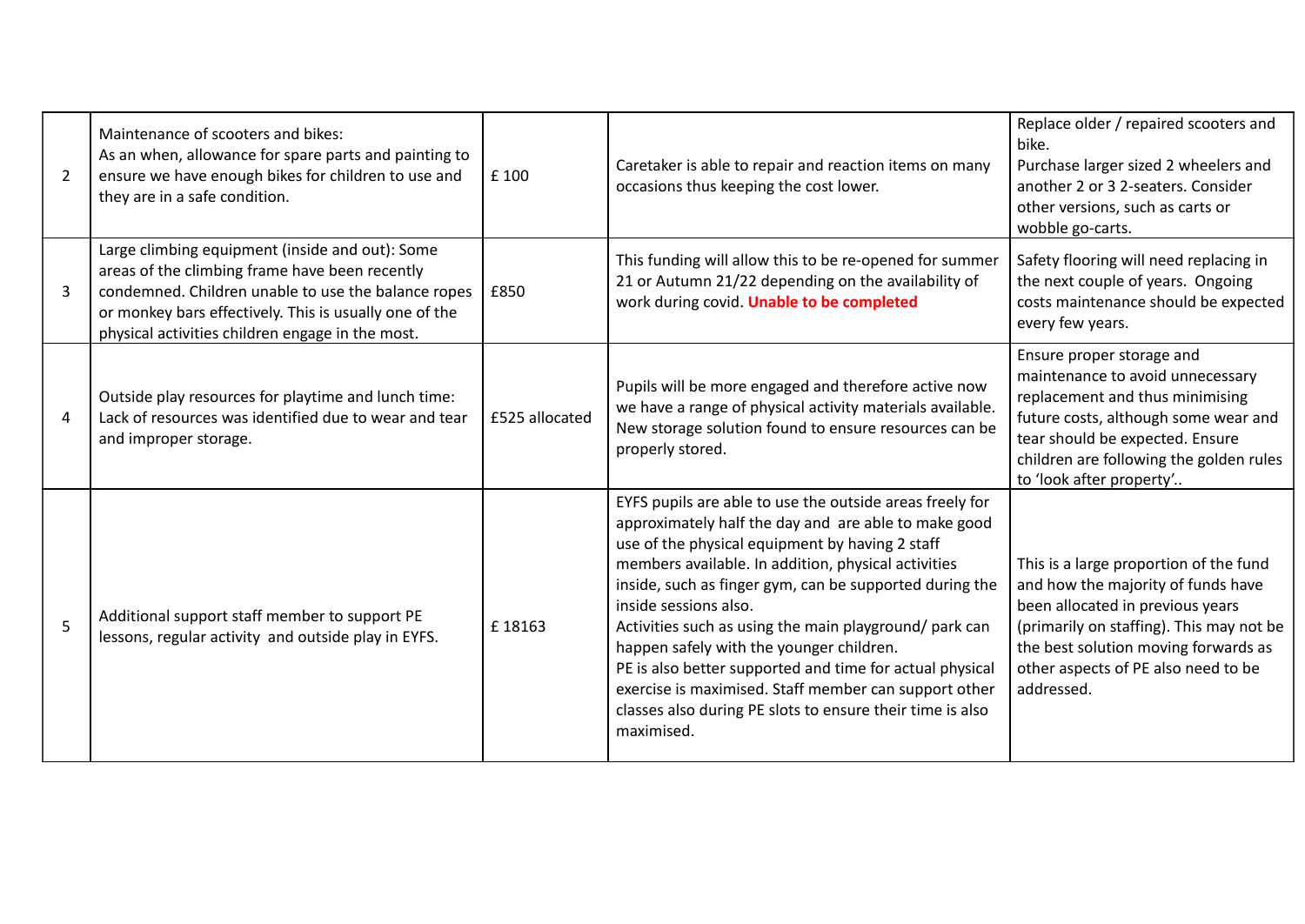| oppeare and, naising are prome or it cand sport across are scribbit as a tool for milote scribbi improvement. |                                                                                                                                                                                                                                                                                                                                                                                                                                                                                                       |                      |                                                                                                                                                                                                                                                                                                                                                                                           | 4% (£1395)                                                                                                                                                                                                                                                                                                                                                                                                                                                                                                                                                                                                                          |
|---------------------------------------------------------------------------------------------------------------|-------------------------------------------------------------------------------------------------------------------------------------------------------------------------------------------------------------------------------------------------------------------------------------------------------------------------------------------------------------------------------------------------------------------------------------------------------------------------------------------------------|----------------------|-------------------------------------------------------------------------------------------------------------------------------------------------------------------------------------------------------------------------------------------------------------------------------------------------------------------------------------------------------------------------------------------|-------------------------------------------------------------------------------------------------------------------------------------------------------------------------------------------------------------------------------------------------------------------------------------------------------------------------------------------------------------------------------------------------------------------------------------------------------------------------------------------------------------------------------------------------------------------------------------------------------------------------------------|
|                                                                                                               | Intent and Implementation (identified Actions)                                                                                                                                                                                                                                                                                                                                                                                                                                                        | <b>Funding spent</b> | <b>Impact and Evidence</b>                                                                                                                                                                                                                                                                                                                                                                | Sustainability and suggested next<br><b>steps</b>                                                                                                                                                                                                                                                                                                                                                                                                                                                                                                                                                                                   |
| $\mathbf{1}$                                                                                                  | Purchase of PE curriculum for the school<br>No complete scheme in place prior to this point, using<br>some Twinkl lessons, meaning inconsistency in the<br>quality of PE being delivered. Having a comprehensive<br>and engaging scheme will greatly support curriculum<br>improvements for PE and support teachers to deliver<br>high quality lessons.<br>Resources must clearly link to NC and build on<br>knowledge and skills, be easy and accessible for<br>teacher use and engaging for pupils. | £1,395<br>allocated  | Best schemes identified :<br>https://www.primarypepassport.co.uk/#brief2<br>OR<br>https://jasmineactive.com/#examples-real-home<br>(Jasmine includes home learning PE options)<br>Purchase at best moment considering school closures.<br>Meeting on 23.2.21 to discuss the funding. Unable to<br>be completed due to cashflow. School have utilised<br><b>Twinkl curriculum for now.</b> | May not be sustainable for school to<br>continue with as an annual purchase<br>remains quite high (under £500)<br>compared to come other schemes.<br>However, the nature of the scheme<br>and the additional home learning<br>platform means this resource is well<br>worth it at this current time, with<br>Covid and the annual charge is greatly<br>reduced from the initial cost. The<br>school has identified a real need to<br>improve PE so although this scheme is<br>not the "cheapest" with quality and<br>supportive nature of this scheme is<br>felt to be worth the cost at this point<br>of the school's development. |
| $\overline{2}$                                                                                                | Whole school training- PE curriculum<br>To raise attainment and participation we need to<br>ensure all staff on the same page. Whole school inset<br>on the new curriculum will ensure all are informed<br>and able to support improvement of PE in the school.                                                                                                                                                                                                                                       | £ see above          | Whole School inset included in cost above.<br>April/ September Inset- to book.<br>Unable to be completed-limited training options due<br>to covid                                                                                                                                                                                                                                         | 1 off spend. Possible future cost with<br>staff turnover.                                                                                                                                                                                                                                                                                                                                                                                                                                                                                                                                                                           |

Objective two: Raising the profile of PE and sport across the school as a tool for whole-school improvement

#### Percentage of total spending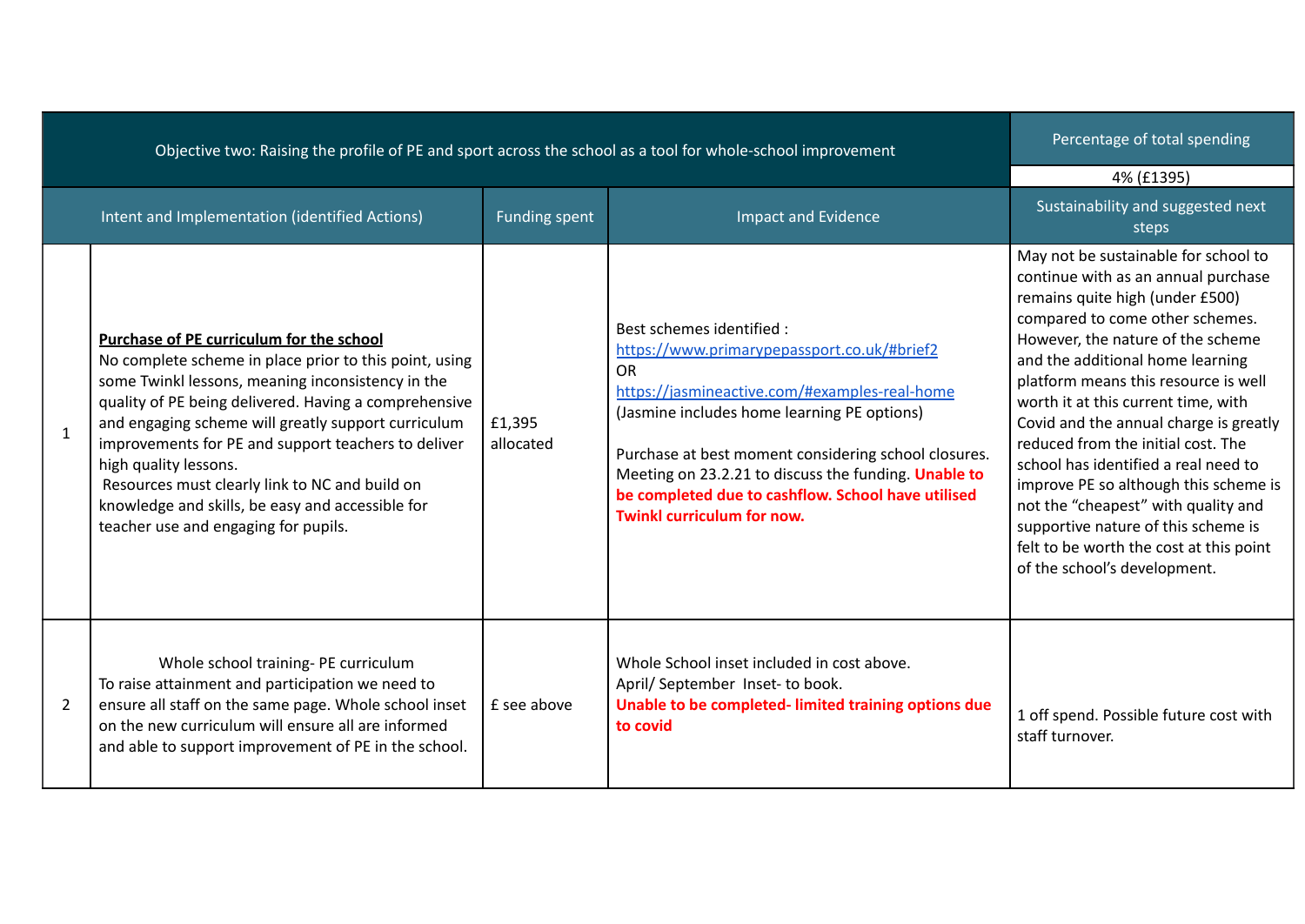| Objective 3: Increasing staff members' confidence, knowledge and skills in teaching PE and sport |                                                                                                                                                                                               |                | Percentage of total spending                                                                                                                                                                                                                                                                                                               |                                                                                                                                                                                                                                             |
|--------------------------------------------------------------------------------------------------|-----------------------------------------------------------------------------------------------------------------------------------------------------------------------------------------------|----------------|--------------------------------------------------------------------------------------------------------------------------------------------------------------------------------------------------------------------------------------------------------------------------------------------------------------------------------------------|---------------------------------------------------------------------------------------------------------------------------------------------------------------------------------------------------------------------------------------------|
|                                                                                                  |                                                                                                                                                                                               |                |                                                                                                                                                                                                                                                                                                                                            | 6% (£2694)                                                                                                                                                                                                                                  |
|                                                                                                  | Intent and Implementation (identified Actions)                                                                                                                                                | Funding spent  | <b>Impact and Evidence</b>                                                                                                                                                                                                                                                                                                                 | Sustainability and suggested next<br>steps                                                                                                                                                                                                  |
| $\mathbf{1}$                                                                                     | MTS play leader training (plus OT for attending)                                                                                                                                              | £504 allocated | (No training currently available due to covid) Unable to<br>be completed                                                                                                                                                                                                                                                                   | Staff turnover will always give a cost<br>implication for training. However,<br>more can be provided internally<br>moving forward than externally, once<br>new curriculum and expectations are<br>embedded, so reducing costs over<br>time. |
| $\overline{2}$                                                                                   | PE champion training/ time out of class - to improve<br>PE across the school we need to ensure the recently<br>appointed PE champion has the training/ time to feel<br>confident in the role. | £900 allocated | Once scheme is agreed-teacher meeting 23.2.21. PE<br>champion returns from MAT leave April 21.<br>Real PE (x 3 sessions)- £500<br>Supply cover to implement and embed - £400<br>allocated. Unable to be completed                                                                                                                          | Staff turnover will always give a cost<br>implication for training.                                                                                                                                                                         |
| 3                                                                                                | Teacher training from BPSI / Champion (plus supply<br>cover).<br>To ensure staff have the training needed to<br>confidently deliver the curriculum and assess children<br>in PE.              | £690 allocated | Staff will be more confident to deliver high quality PE<br>sessions as well as ensuring physical literacy is evident<br>in the learning environment.<br>26.4.21 booked for EYFS teacher- Step Into Purposeful<br><b>Play (Physical Literacy)</b><br>No further training currently available due to covid.<br><b>Unable to be completed</b> | Staff turnover will always give a cost<br>implication for training. However,<br>more can be provided internally<br>moving forward than externally, once<br>new curriculum and expectations are<br>embedded, so reducing costs over<br>time. |
| $\boldsymbol{\Lambda}$                                                                           | Curriculum teaching materials for PE lessons to<br>ensure teachers have the necessary equipment to<br>teach high quality PE lessons/ Physical Development<br>provision.                       | £600 allocated | Staff meeting 23.2.01 to identify and agree necessary<br>purchases.<br>Quick audit shows we have uni-hoc, footballs, small<br>balls, beanbags all in good condition.                                                                                                                                                                       | Wear and Tear will always give a cost<br>implication.                                                                                                                                                                                       |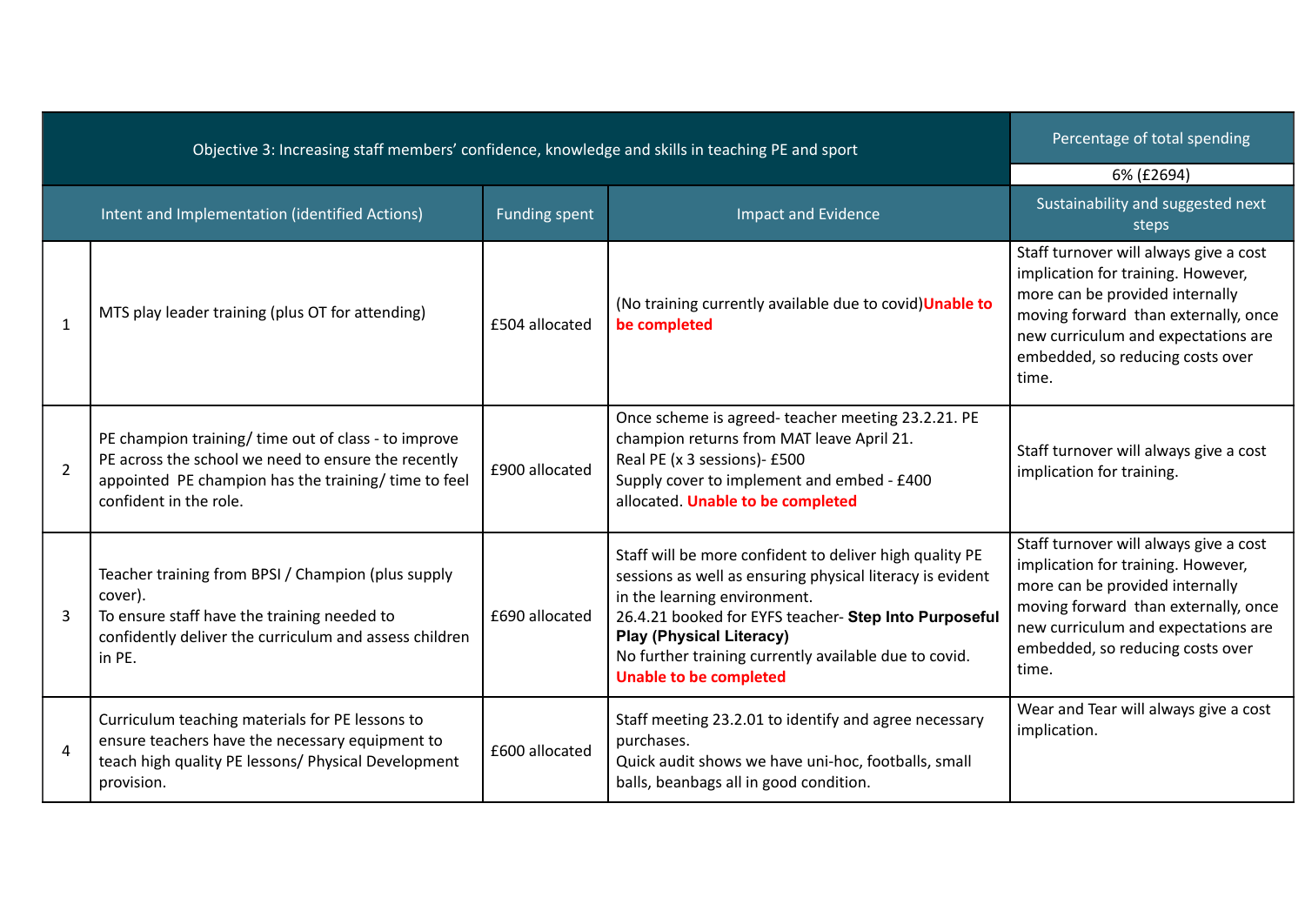|                                                                    | Objective 4: Offering pupils a broader range of sports and activities                                                                                                                                                                        |                      |                                                                                                                                                                                                                      | Percentage of total spending                                                                                                      |
|--------------------------------------------------------------------|----------------------------------------------------------------------------------------------------------------------------------------------------------------------------------------------------------------------------------------------|----------------------|----------------------------------------------------------------------------------------------------------------------------------------------------------------------------------------------------------------------|-----------------------------------------------------------------------------------------------------------------------------------|
|                                                                    |                                                                                                                                                                                                                                              |                      |                                                                                                                                                                                                                      | 4.5% (£1,503)                                                                                                                     |
|                                                                    | Intent and Implementation (identified Actions)                                                                                                                                                                                               | <b>Funding spent</b> | <b>Impact and Evidence</b>                                                                                                                                                                                           | Sustainability and suggested next<br>steps                                                                                        |
| 1                                                                  | Football equipment for lunch times. Football has<br>always been popular but balls needed replenishing<br>and also enough equipment means several games can<br>take place in addition to pairs of children playing with<br>footballs together | £100                 | Pupils can engage in a sport during free time which<br>they enjoy and can do with minimum adult support.                                                                                                             | Clear rotation of sports/ physical<br>activities led by a newly appointed<br>play leader.<br>Resourcing cost due to wear and tear |
| $\overline{2}$                                                     | Basketball hoop maintenance and balls (30) The<br>current range or sports is repetitive.                                                                                                                                                     | £350 allocated       | Hoop has suffered wear and tear. No balls currently left<br>in school. Pupils have experienced a new sport.                                                                                                          | Resourcing cost due to wear and tear.                                                                                             |
| $\overline{3}$                                                     | Purchase of new inside gym equipment. Much of the<br>gym equipment is worn and the range is not overly<br>engaging or sufficiently challenging enough for older/<br>taller pupils.                                                           | £600 allocated       | Pupils experience more engagement in gym and as a<br>result better outcomes. This will also support gym club<br>to develop its members. Unable to be completed                                                       | Resourcing cost due to wear and tear.                                                                                             |
| 4                                                                  | Purchase of badminton set for use at lunchtimes/ PE.<br>The current range is repetitive.                                                                                                                                                     | £453 allocated       | Pupils have experienced a new sport.                                                                                                                                                                                 | Resourcing cost due to wear and tear.                                                                                             |
| Objective 5: Increasing pupils' participation in competitive sport |                                                                                                                                                                                                                                              |                      | Percentage of total spending                                                                                                                                                                                         |                                                                                                                                   |
|                                                                    |                                                                                                                                                                                                                                              |                      |                                                                                                                                                                                                                      | $0.5\%$ (£150)                                                                                                                    |
|                                                                    | Intent and Implementation (identified Actions)                                                                                                                                                                                               | <b>Funding spent</b> | <b>Impact and Evidence</b>                                                                                                                                                                                           | Sustainability and suggested next<br>steps                                                                                        |
| $\mathbf{1}$                                                       | Attendance at competitive sports match for Year 2s-<br>Over Time allowance for staff to walk pupils to/back<br>from event. Pupils have not been taking part in any<br>competitive sport outside of school.                                   | £150 allowance       | Pupils will gain the experience of playing against<br>children they are not familiar with, following set rules<br>throughout the match and the experience of<br>competition with a wider range of peers. Pupils will | Further costs should be factored in to<br>allow this to be a priority in future years.                                            |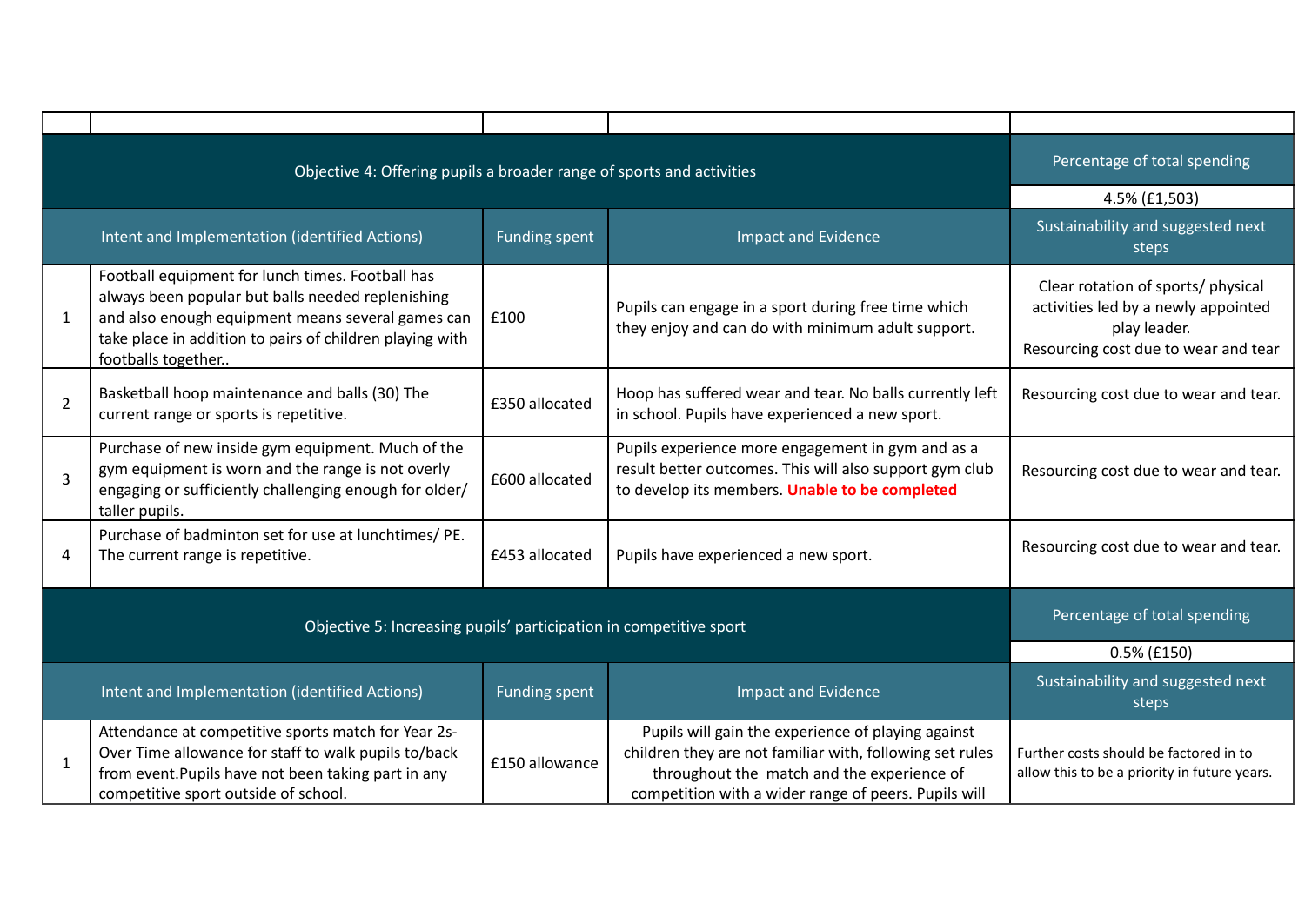|  | also experience being part of a team in a new way. |  |
|--|----------------------------------------------------|--|
|  |                                                    |  |

## **Impact summary 19-21**

| Impact area                                        | <b>Summary</b>                                                                                                                                                                                                                                                                                                                                                                                                                                                                               |                               |  |
|----------------------------------------------------|----------------------------------------------------------------------------------------------------------------------------------------------------------------------------------------------------------------------------------------------------------------------------------------------------------------------------------------------------------------------------------------------------------------------------------------------------------------------------------------------|-------------------------------|--|
| What has been the impact on pupils' participation? | Some disruption and unable to spend due to impacted cashflow due to covid and other covid impact,<br>several targets unable to be completed.<br>Staffing has allowed pupils to be supported in PE and also ensured quick changing to ensure PE time isn't<br>lost changing.<br>MTS additional staff allow pupils to have a range of physical activities open to them.<br>Due to better staffing pupils have been able to enjoy a wider range of competitive and noncompetitive<br>resources. |                               |  |
| What has been the impact on pupils' attainment?    | Following Sports for Kids Teachers are able to assess better as they have a clearer understanding of<br>expectations and can more clearly see the progression of knowledge and skills.<br>Pupils will go on to achieve better once curriculum is embedded.<br>Covid has been a huge disruption alongside other school issues.                                                                                                                                                                |                               |  |
| How will the school sustain the improvements?      | Continue to embed the curriculum. Ensure equipment is properly stored and maintained. Ensure<br>curriculum is further developed. Ensure training is undertaken when possible.                                                                                                                                                                                                                                                                                                                |                               |  |
| Key achievements to date                           |                                                                                                                                                                                                                                                                                                                                                                                                                                                                                              | Areas for further improvement |  |